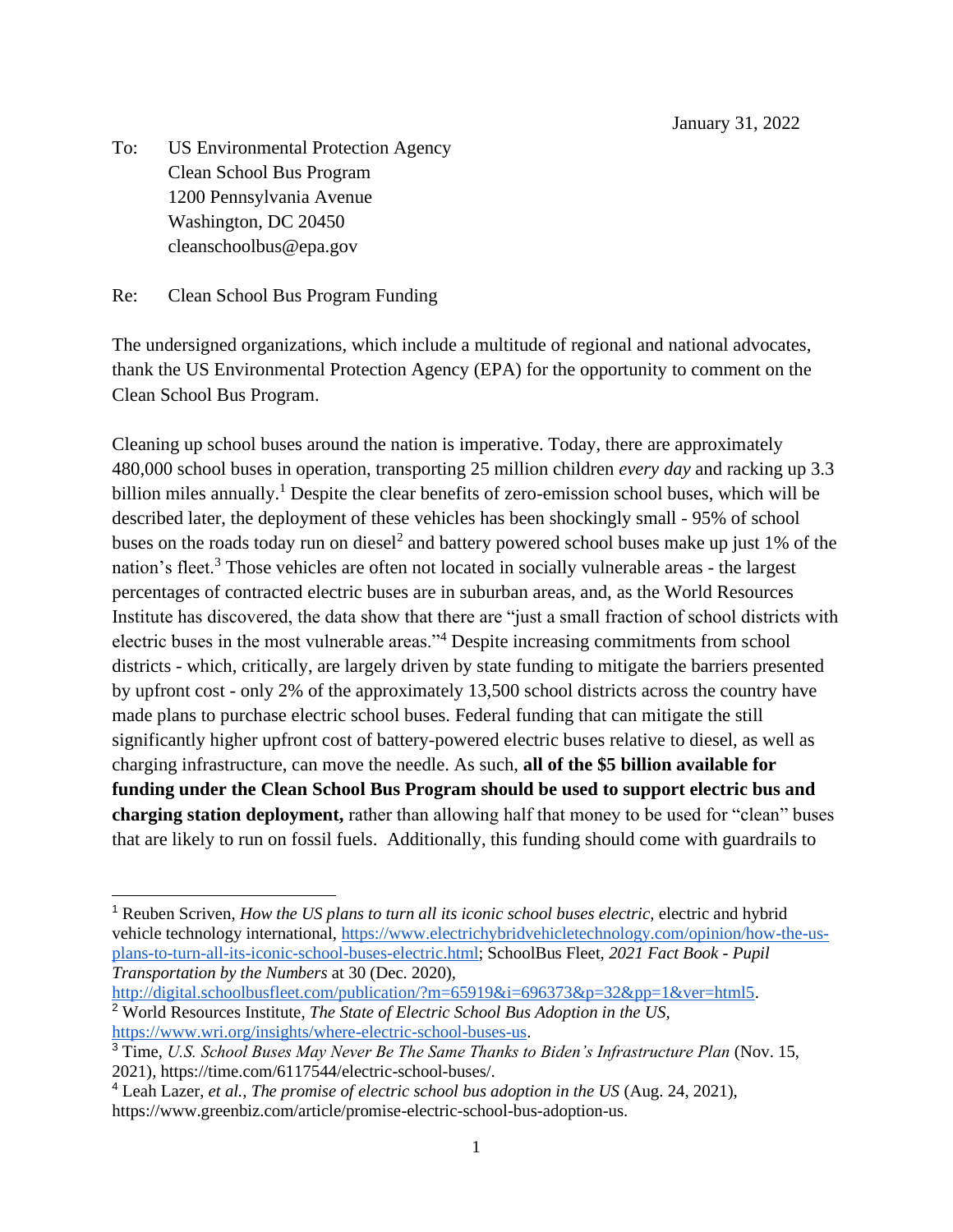ensure it is prioritized in underserved and disadvantaged communities that are disproportionately impacted by pollution from various sources, including from transportation.

## Diesel School Buses Impact Vulnerable Populations

School buses transport millions of children every day, significantly more than any other transit system. As such, the diesel pollution emanating from these vehicles - which includes greenhouse gases, particulate matter, and nitrogen oxide emissions - presents a staggering problem. Since school buses travel through residential communities, the pollution emitted from these tailpipes has an especially big impact on contributing to respiratory and cardiovascular illnesses, among other diseases, for the people breathing that dirty air. Moreover, the primary users of these buses – children – are at greater risk than the general population. Given their still-developing lungs, children are more vulnerable to school bus emissions, which are 4-12 times higher in the cabin of the bus compared to ambient levels. In addition, wheelchair access is often closest to the tailpipe, putting children who may be even more vulnerable at an extra risk.

As with other forms of pollution, the distribution of emissions is not evenly felt. Per the World Resources Institute, "60% of students from low-income families ride the bus to school, compared to 45% of students from families with higher incomes"<sup>5</sup> - meaning that children from lowincome families are more likely to be breathing in diesel exhaust from school buses. Furthermore, people of color are much more likely to be suffering the impacts of harmful transportation pollution relative to their white neighbors. A study by the Union of Concerned Scientists found that Asian Americans, African Americans, and Latinos have 34, 24, and 23 percent higher exposure to fine particulate matter relative to the national average - while whites have 14 percent lower than average exposure to the same pollutant.<sup>6</sup> Similarly, an analysis of nitrogen dioxide data, a transportation-related pollutant, found that concentrations were 2.7 times higher in neighborhoods with the highest percentage of non-white residents; while that cannot be solely attributed to school buses, these vehicles are a likely contributor. Many of these families are already facing a higher pollution burden because they are more likely to live close to highways, ports, power plants, warehouses and distribution centers, and other significant emissions sources.

## A Transition to Zero-Emission Buses Can Provide Significant Benefits

<sup>5</sup> World Resources Institute, *The State of Electric School Bus Adoption in the US,*  [https://www.wri.org/insights/where-electric-school-buses-us.](https://www.wri.org/insights/where-electric-school-buses-us)

<sup>6</sup> Union of Concerned Scientists, *Air Pollution from Cars, Trucks, and Buses in the US: Everyone is Exposed, But the Burdens are not Equally Shared* (Oct. 16, 2019), https://blog.ucsusa.org/davereichmuth/air-pollution-from-cars-trucks-and-buses-in-the-u-s-everyone-is-exposed-but-the-burdens-arenot-equally-shared/.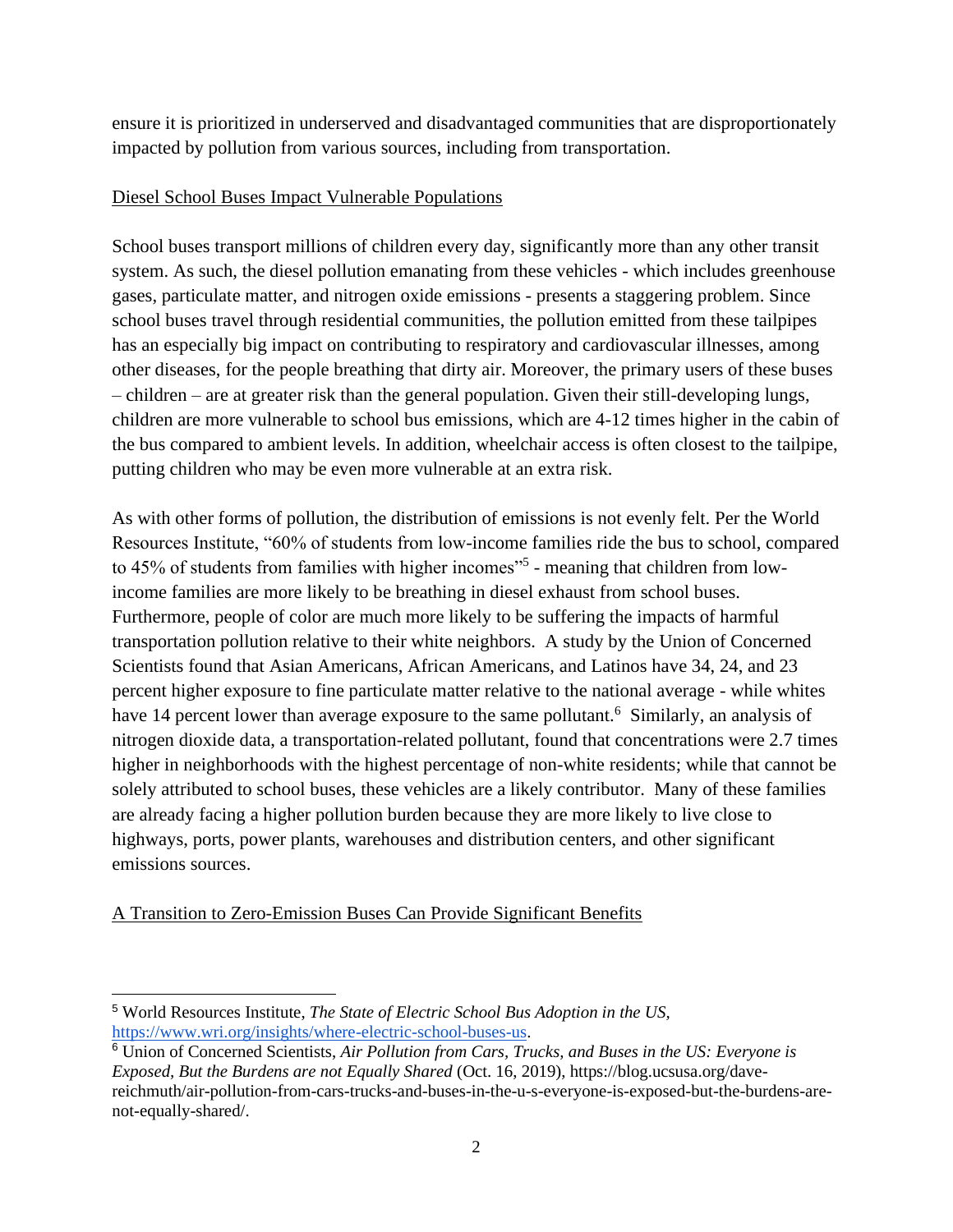First and foremost, zero-emission buses have deep emission reduction benefits. A transition of the entire school bus fleet to zero-emission buses would eliminate 5.3 million tons of greenhouse gas emissions each year, in addition to slashing nitrogen oxides and particulate matter. A recent analysis by Earthjustice demonstrates this stark disparity: 2.5 billion dollars spent on electric buses would result in zero tailpipe emissions over the lifetime of the vehicles. The same amount of money spent to buy diesel buses would emit nearly 13 *million* pounds of nitrogen oxides over the same lifetime, in addition to 5 times the amount of fine particulate matter.<sup>7</sup> As discussed before, if investments are structured to prioritize equity - that is, in a way that ensures underserved and disadvantaged communities are benefiting from zero-emission vehicles, along the lines of Justice40 guidelines - underserved and disadvantaged communities stand to gain tremendous benefits as a result of improved air quality and mitigation of climate-change worsening emissions.

Second, operators of zero-emission school buses can see significant cost savings for fuel and other life cycle costs. For a diesel bus, 12-year lifetime fuel costs are about \$76,000, and operations and maintenance costs are approximately \$142,000, in contrast to \$21,000 and \$69,000 for electric school buses, respectively.<sup>8</sup> Vehicle maintenance costs offer significant savings as well.<sup>9</sup> This does not take into account the societal benefits of a transition to zeroemission vehicles: a transition to 100% electric truck and bus sales by 2040 could provide up to \$485 billion in health and environmental benefits as a result of pollution reductions.<sup>10</sup> Currently, the total cost of ownership of an electric bus is marginally higher than its diesel equivalent; however, as battery prices continue to fall precipitously, this differential will continue to narrow and quickly become favorable. Repowering/retrofitting buses to run on electricity - as, for example, SEA Electric has proposed<sup>11</sup> – could also be an excellent way to lower upfront costs if proven effective. In the meantime, grant programs like EPA's Clean School Bus Program that bring down the upfront cost of electric school buses and continue to build economies of scale that will reduce costs throughout the market are paramount.

99 ICF, *Comparison of Medium- and Heavy-Duty Technologies in California – Executive Summary* (Dec. 2019), *available at* [https://www.atlasevhub.com/resource/comparison-of-medium-and-heavy-duty](https://www.atlasevhub.com/resource/comparison-of-medium-and-heavy-duty-technologies-in-california/)[technologies-in-california/](https://www.atlasevhub.com/resource/comparison-of-medium-and-heavy-duty-technologies-in-california/)*;* California Air Resources Board, *Updates Costs and Benefits Analysis for the Proposed Advanced Clean Trucks Regulation* at 14, Table IV-8,

https://ww2.arb.ca.gov/sites/default/files/barcu/regact/2019/act2019/30dayattc.pdf.

<sup>7</sup> Earthjustice, *Building Back Better: Accelerating Electric School Bus Adoption,* 

https://earthjustice.org/sites/default/files/files/earthjustice\_electric\_school\_bus\_analysis\_fact\_sheet.pdf. <sup>8</sup> Environmental Defense Fund, *Electric school bus – Cleaner, reliable, ready,* 

http://blogs.edf.org/energyexchange/files/2021/02/ElectricSchoolBusFactSheet.pdf

<sup>10</sup> Environmental Defense Fund, *Clean Trucks, Clean Air, American Jobs* at 1 (Mar. 2021),

https://www.edf.org/sites/default/files/2021-03/HD\_ZEV\_White\_Paper.pdf.

<sup>11</sup> SEA Electric, *SEA Electric to Convert 10k US School Buses,* https://www.sea-electric.com/convert-10000-school-buses/.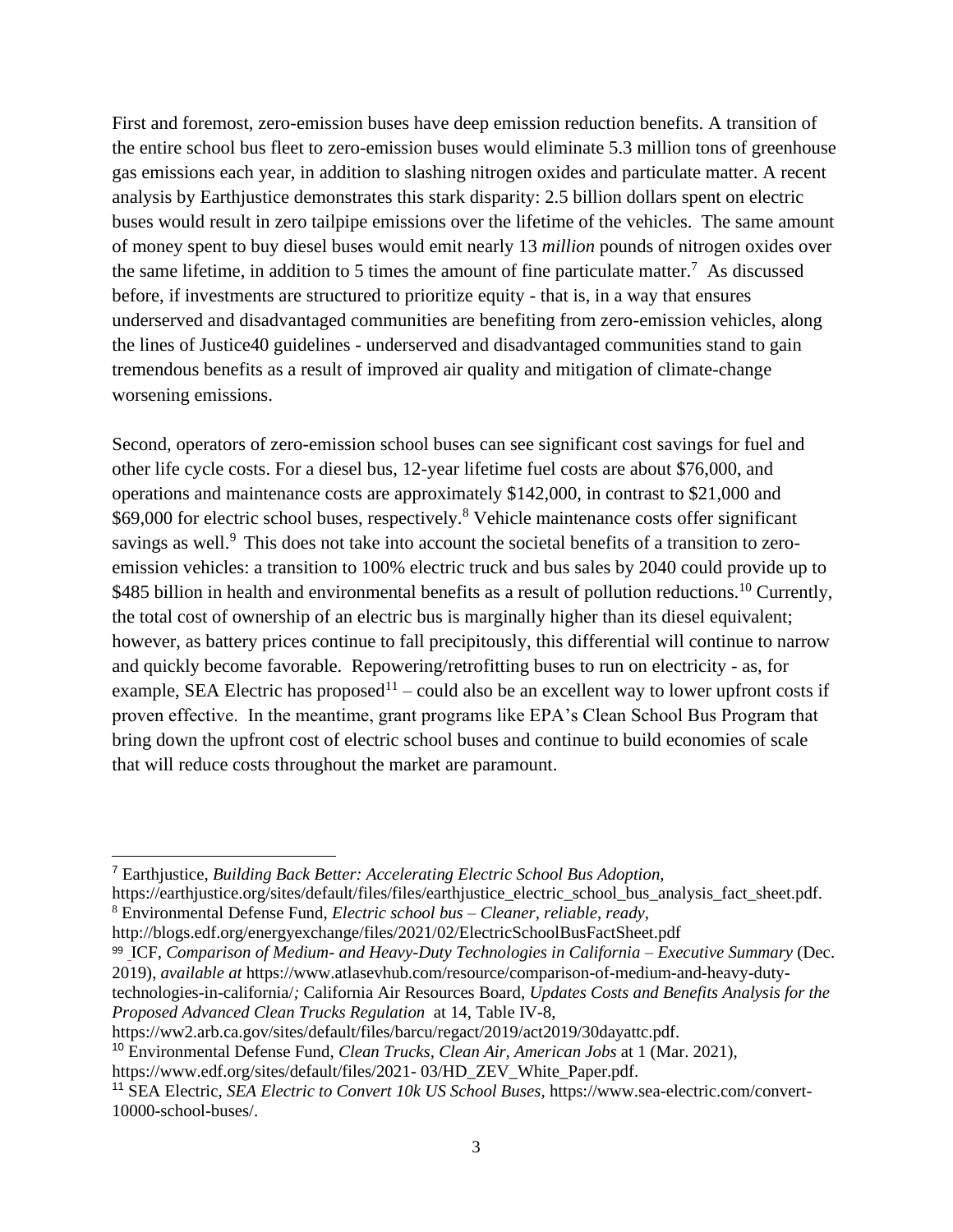The cost of powering an electric bus is typically lower and more predictable than for combustion buses. Unpredictable fuel spikes for diesel trucks stress school district budgets that are already stretched too thin. On the other hand, electric buses simplify budgeting for school districts.

Third, a transition to electric school buses can create good-paying jobs within our borders. A significant number of manufacturers are crafting buses across the United States including in Alabama, California, Georgia, Indiana, Minnesota, New York, North and South Carolina,<sup>12</sup> and more recently, West Virginia<sup>13</sup> and Illinois.<sup>14</sup> Spurring the manufacturing of more of these vehicles through efforts like the Clean School Bus program can create many good-paying jobs. In addition, the installation of charging stations necessary to support these vehicles can provide many more. It will of course be critical to ensure that these jobs are in underserved and disadvantaged communities that suffer disproportionate impacts of air pollution but are currently less likely to benefit from wealth creation associated with the deployment of zero-emission school buses and infrastructure.

Finally, school buses are a perfect use case for bidirectional charging capabilities, which can make the economic case for these vehicles even more attractive and enable key resiliency benefits. School buses remain idle for significant portions of the day and year, sitting still for approximately 75% of the time during the year, accounting for many hours of the day and summers.<sup>15</sup> Importantly, they tend to be sitting still during times of peak electricity demand, and thus can be an important source of energy back to the grid at times when the system is strained. This creates a more resilient, reliable grid. As well, vehicles can provide emergency power, given that they are batteries on wheels, providing a crucial service to critically important buildings in the event of power outages. And, if these services are valued fairly, compensation can further enhance the already strong economic case for a transition. The EPA should coordinate with the DOE to facilitate expanding use of this critically important capability, given their technical expertise in this area. Further, guidance issued by EPA should detail the potential monetary benefits of bidirectional capabilities and should encourage applicants to plan for installation of these capabilities when seeking funding.

https://www.wvva.com/2022/01/12/gov-justice-welcomes-greenpower-west-virginia/.

<sup>&</sup>lt;sup>12</sup> Reuben Scriven, *How the US plans to turn all its iconic school buses electric*, electric and hybrid vehicle technology international, [https://www.electrichybridvehicletechnology.com/opinion/how-the-us](https://www.electrichybridvehicletechnology.com/opinion/how-the-us-plans-to-turn-all-its-iconic-school-buses-electric.html)[plans-to-turn-all-its-iconic-school-buses-electric.htm](https://www.electrichybridvehicletechnology.com/opinion/how-the-us-plans-to-turn-all-its-iconic-school-buses-electric.html)

<sup>13</sup> WVVA, *Gov. Justice welcomes GreenPower to West Virginia*,

<sup>14</sup> PR Newswire, *Lion Electric Announces U.S. Manufacturing Facility in Illinois, the Largest All-Electric Medium and Heavy-Duty Vehicles Plant in the U.S.* (May 7 2021), https://www.prnewswire.com/newsreleases/lion-electric-announces-us-manufacturing-facility-in-illinois-the-largest-all-electric-medium-andheavy-duty-vehicles-plant-in-the-us-301286604.html.

<sup>15</sup> Environmental Law & Policy Center, *Pekin and See: How to Turn a Coal Plant int Electric School Buses* (Apr. 1, 2021), https://elpc.org/blog/pekin-and-see-how-to-turn-a-coal-plant-into-electric-schoolbuses/.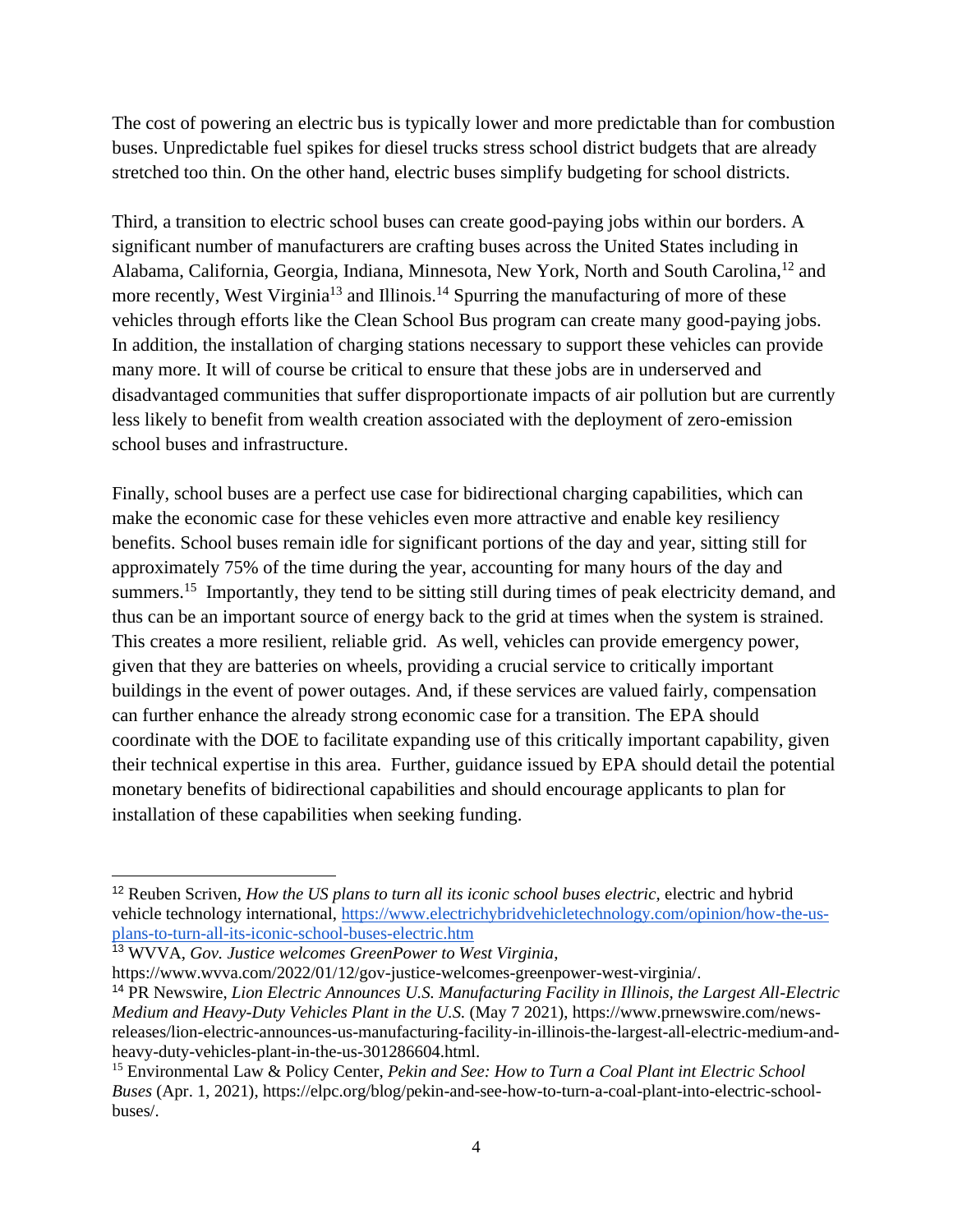## Recommendations

The undersigned organizations urge the EPA to spend all of the \$5 billion available under the Clean School Bus Program on zero-emission school buses. Funding school buses fueled by natural gas, propane, and other dirtier fuels does students across the nation a disservice and impedes states and the country as a whole from meeting climate goals. To maximize the number of buses that can be funded through this program, the EPA should use the differential in cost between an electric bus and diesel bus as a guide for the size of the grant - along with an appropriate amount for the charging station and technical assistance; however, flexibility should be preserved in order to accommodate underserved and disadvantaged communities that need additional assistance to make the transition.

In addition, the program must be well-structured to achieve benefits where they are needed most: in the underserved and disadvantaged communities that will face the worst impacts of climate change and are already suffering the cumulative impacts of health-harming pollution from multiple sources. This is in line with the Biden Administration's Justice40 commitment - and the EPA should view that 40% investment commitment as a floor when deploying funding. Funding prioritized in school districts located in underserved and disadvantaged communities should ensure that the state and local governments applying for this competitive funding abide by clear metrics and report on how this funding is used. Critically, any funding that is disbursed as a rebate, rather than a grant, should be at the point of sale for the vehicle and charger to ensure school districts without sufficient funds to cover the cost at the point of purchase can still benefit from this program.

Additionally, applicants should demonstrate the use of robust screening tools as feasible to appropriately identify underserved and disadvantaged communities that are suffering the cumulative impacts of pollution from multiple sources and socioeconomic factors, and detail the following: projected and actual emissions reductions; ongoing relationship with the local utility; fair hiring practices that keep jobs in underserved and disadvantaged communities; marketing, education, and outreach; and any additional rebates and incentives that have been used. Of course, states should also be required to connect early and often with representatives of communities most impacted by harmful pollution to ensure that solutions are designed with their needs and recommendations in mind.

Finally, the EPA should ensure that grants combine funding for vehicles and charging stations as a package deal where desirable, alongside providing for technical assistance that can streamline the transition to an electric bus, potentially including interconnection, charging station installation, education about rate design, and other critical components. Given the expertise of the Department of Energy and the Department of Transportation, and their management of funds for charging infrastructure, the EPA should coordinate with its sister agencies to ensure that they can benefit from their technical knowledge and effectively support the operations of these buses.